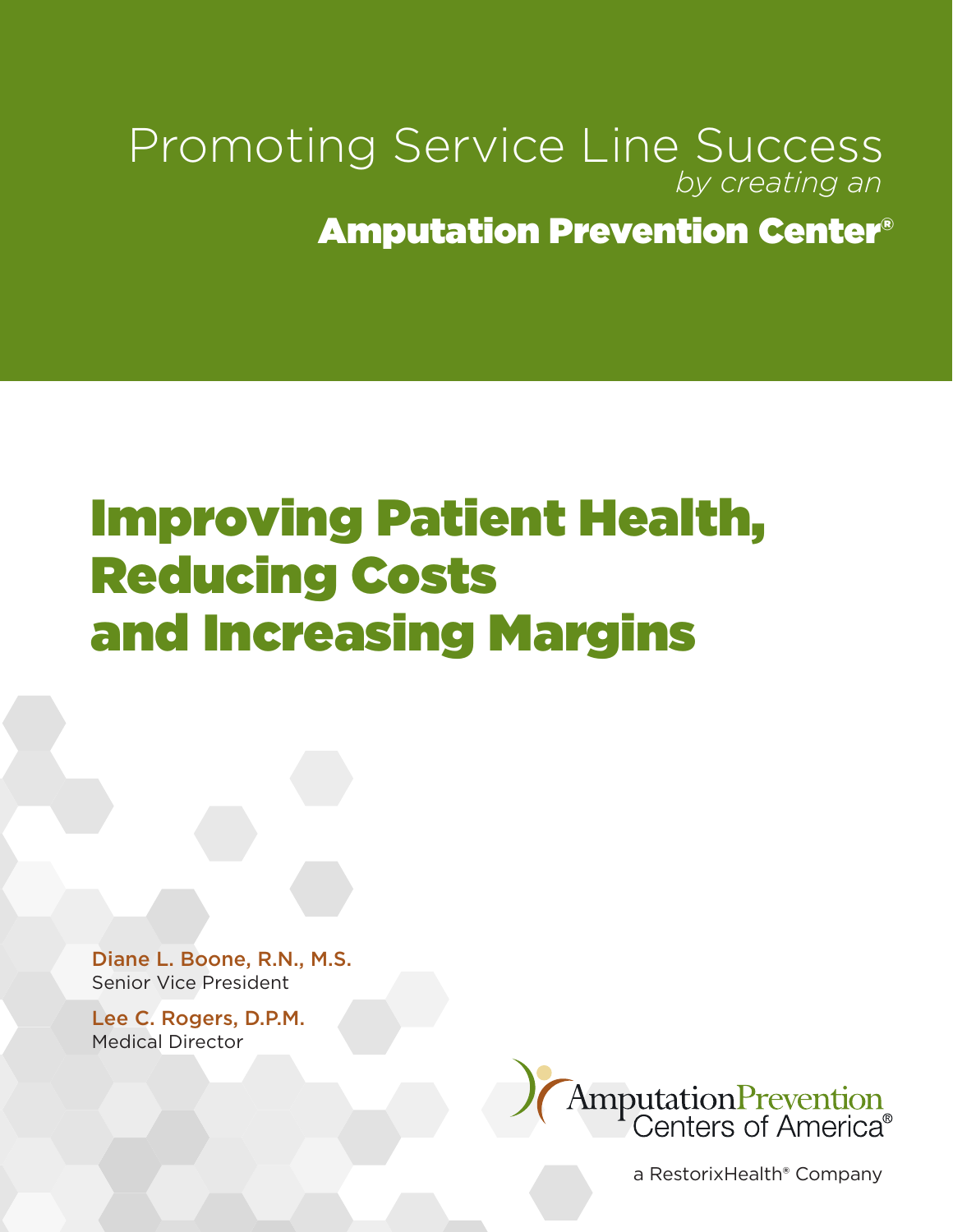#### Introduction

ost hospitals face the challenge of determining the best ways to invest limited capital and human resources in programs and services that will not only meet their mission, but also help maintain financial viability. However, hospitals that have service lines with dedicated operations teams and support of senior leadership have been successful in tackling this challenge. In addition, successful service lines have the following key elements:

- Strong clinical and administrative leadership (that drives provider engagement)
- Care management across the continuum
- A strong referral base
- Superior customer service and positive patient outcomes<sup>1</sup>

RestorixHealth's Amputation Prevention Center® model, operating under the umbrella network called the *Amputation Prevention Centers of America®,* helps hospitals meet all of these goals.

Hospital-based wound care centers emerged in the late 1980s and continue to grow today. These specialized centers make it easier for patients with debilitating, painful non-healing wounds and ulcers to recover.

For the hospital, these centers result in additional revenue from procedures and patient visits. However, these traditional models have seen increased scrutiny from Medicare and other payers, along with denials and reductions in revenue. For wound care service lines to remain profitable, hospitals will need to adapt to these changes.

Creating a specialty center focused on one segment of the wound care population — the diabetic foot ulcer patient at risk for amputation — can be a solution for shrinking margins. Aligning with surgeons who specialize in limb salvage and building a comprehensive service line around these champions can:

- Increase hospital revenue
- Decrease major amputation rates
- Improve population health



**E**very 30 seconds, somewhere in the world, a limb is lost as a consequence of diabetes."

*— Cover of The Lancet, November 12, 2005*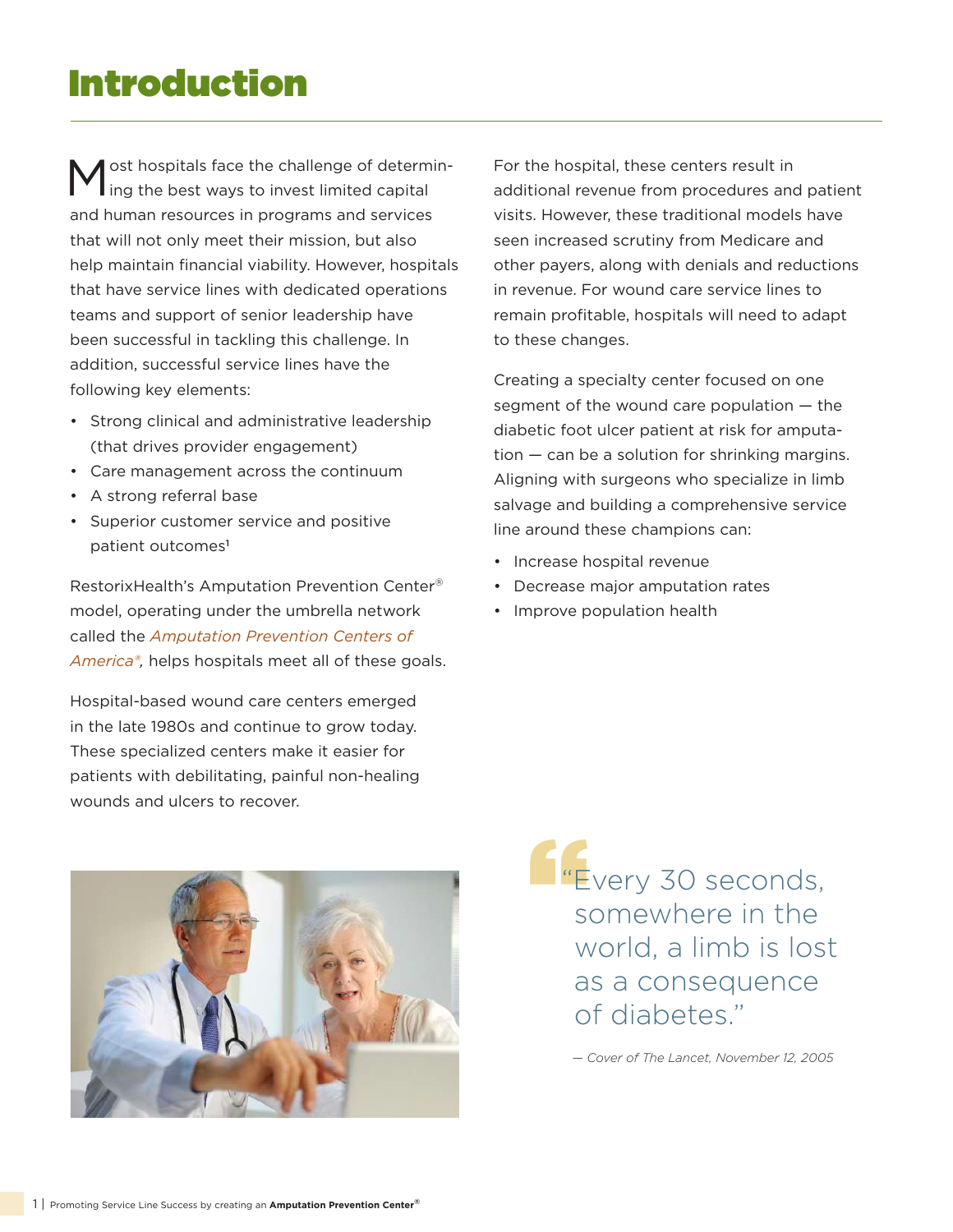## The Diabetes Epidemic

In 2014, the Centers for Disease Control and<br>Prevention (CDC) estimated that more than n 2014, the Centers for Disease Control and 29 million adults in the U.S. had diabetes and an additional 86 million more had prediabetes.<sup>2</sup> About 60 percent of non-traumatic lower limb amputations occur in those with diabetes.<sup>3</sup>

Up to 25% of those with diabetes will develop a foot ulcer in their lifetime.4 The most common reason for hospital admission for diabetes is a lower extremity complication.<sup>5</sup> About one-third of the total direct costs of diabetes in the U.S. are spent on lower extremity complications.<sup>6</sup> In addition, two-thirds of these lower extremityrelated costs are due to hospitalizations because most patients enter the hospital with an infection.<sup>7</sup>

In 2010, 1.9 million Americans were newly diagnosed with diabetes mellitus. As this trend continues to rise, the plausible threat of diabetic foot infection becomes even more substantial with dire financial consequences and severe limb and life-threatening outcomes.<sup>5</sup>

The World Health Organization has stated that 80% of diabetes-related amputations are preventable.8 Given the dire prognosis after amputation, more should be done to ensure limb salvage. After a lower extremity amputation, 50% of patients will undergo a contralateral amputation within 1-3 years.<sup>9</sup> The mortality rate after major limb loss is alarming with a 5-year relative mortality of 70%, which is higher than many cancers.<sup>10</sup>

#### Leg Amputations by State per 1,000 Medicare Enrollees (2012 Data)



The Dartmouth Atlas of Health Care, www.dartmouthatlas.org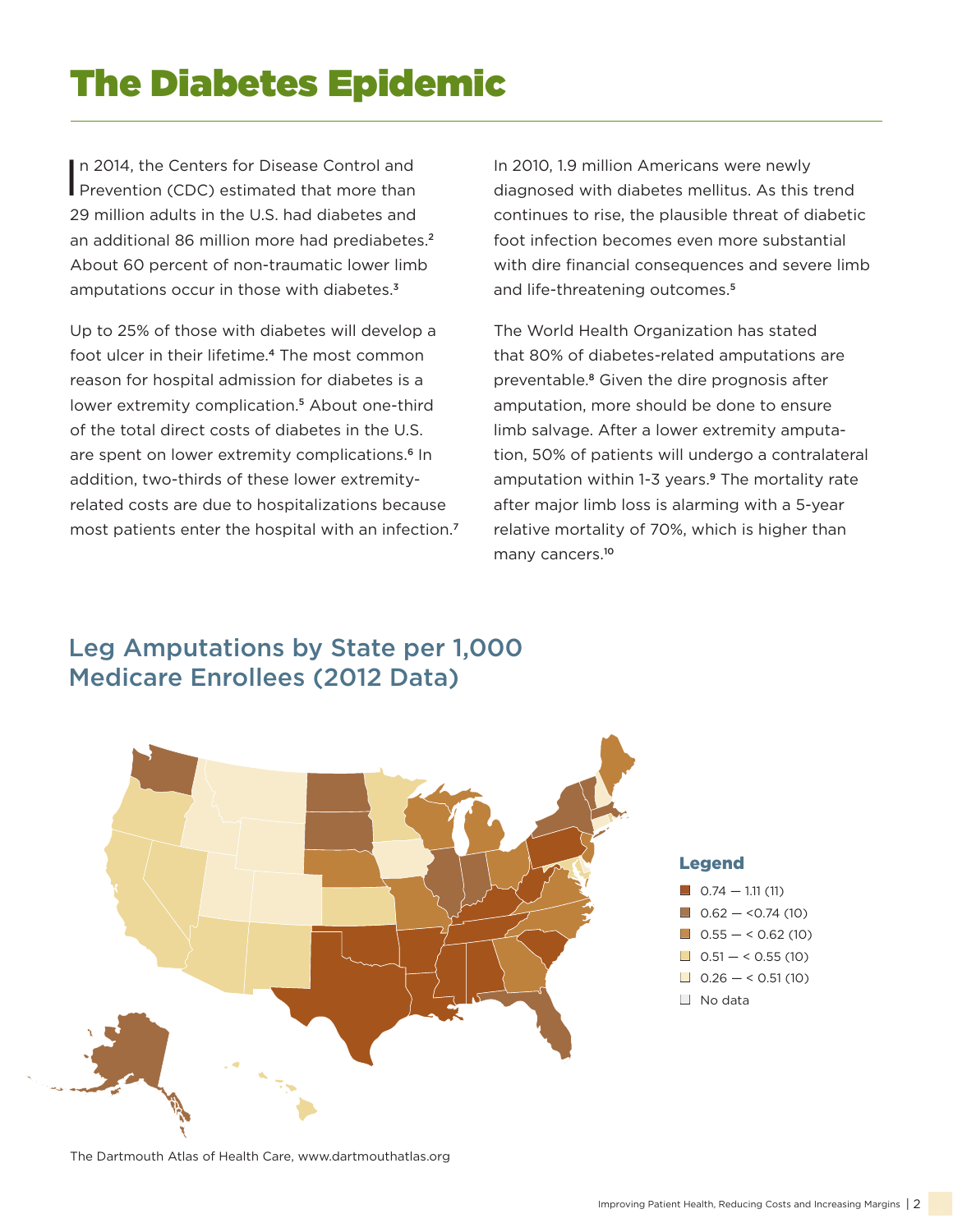# Organized Limb Salvage Teams

'hose who suffer from diabetic foot complications are amongst the most complex and vulnerable of all diabetes patients, with high morbidity and mortality rates, according to the *History of the Team Approach to Amputation Prevention: Pioneers and Milestones*10*.* In addition, the authors state that specialized diabetic foot clinics of the  $21<sup>st</sup>$  century should be equipped to coordinate revascularization procedures, to aggressively treat infections and to manage chronic diseases within a multidisciplinary forum.

They go on to say that "history has taught us that optimal management of diabetic foot complications is best provided in a hospital-based diabetic foot center. The clinic must be available to manage emergencies and equipped to perform urgent investigations, wound debridement and to initiate immediate parenteral antibiotic therapy. It must also be able to obtain rapid vascular, podiatric and orthopedic opinions and to arrange for emergency admissions to the hospital."<sup>11</sup>

In the mid-1980s, the evolution of distal revascularization techniques and a change in philosophy of vascular surgeons (the belief that limb salvage was possible in even the most severe ischemic diabetic foot cases) led to the pairing of surgical podiatrists and endovascular/ vascular interventionists, along with surgeons who began to work together to reduce the rate of major amputations. Recently, interventional cardiologists and radiologists have played a role in limb salvage through the use of endovascular interventions to restore perfusion. From these collaborations and specialty affiliations, the rates of major amputations (below- and

above-the-knee) have significantly decreased. In recent years, podiatrists' expertise has included complex surgical procedures to save patients from major amputations, while vascular surgeons and interventional specialists began using new technologies to restore blood flow to the foot. This led to the collaboration of the two specialties, coined "toe and flow."12 With the increased expertise and advances in technology, hospitals have been able to harness these new skills and adopt the new technology.

The Amputation Prevention Centers of America® assists hospitals to establish highly coordinated outpatient and inpatient Amputation Prevention Centers® with care coordination across the continuum.

**The Univer the last 15 years, the** U.S. rate of diabetic foot amputations has soared to nearly 100,000 annually with more than 60% of non-traumatic amputations being performed on patients with diabetes."

> *— Centers for Disease Control and Prevention, National Diabetes Fact Sheet, 2011*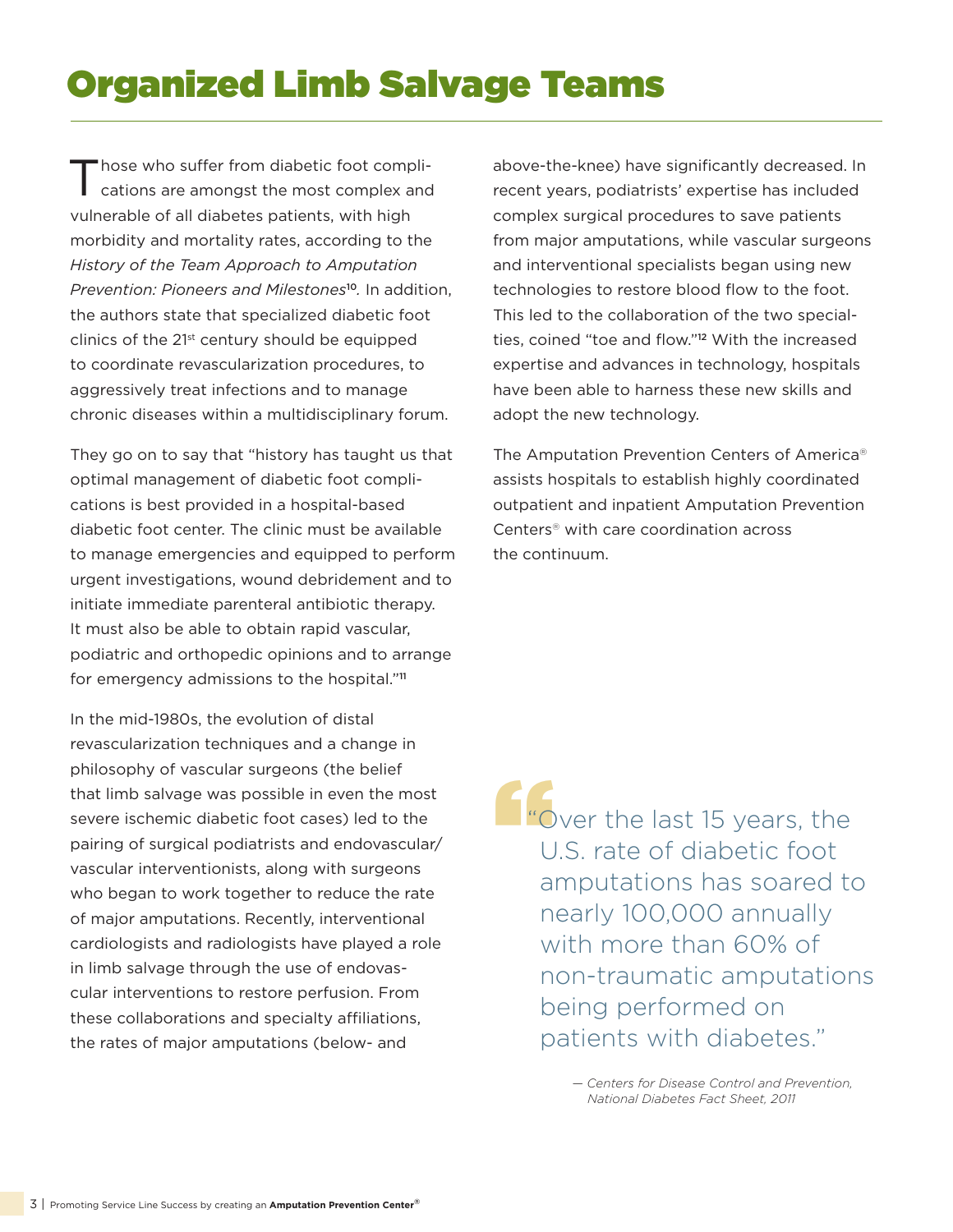### Amputation Prevention Centers®

Amputation Prevention Centers are sub-specialty programs that treat patients with limb-threatening conditions who are in need of immediate surgical and/or medical attention.

APCs follow clinically-proven practice pathways to provide state-of-the-art care for those at risk, utilizing vascular surgeons and interventionalists to restore distal perfusion and surgical podiatrists to perform multiple procedures to avoid major amputations and heal wounds.

The dedicated APC Nurse Liaison works to coordinate patient care throughout the continuum (e.g., inpatient, outpatient, skilled nursing facility). 

The APC serves as a referral hub for healthcare providers in the region, attracting patients from beyond the hospital's primary and secondary services areas.





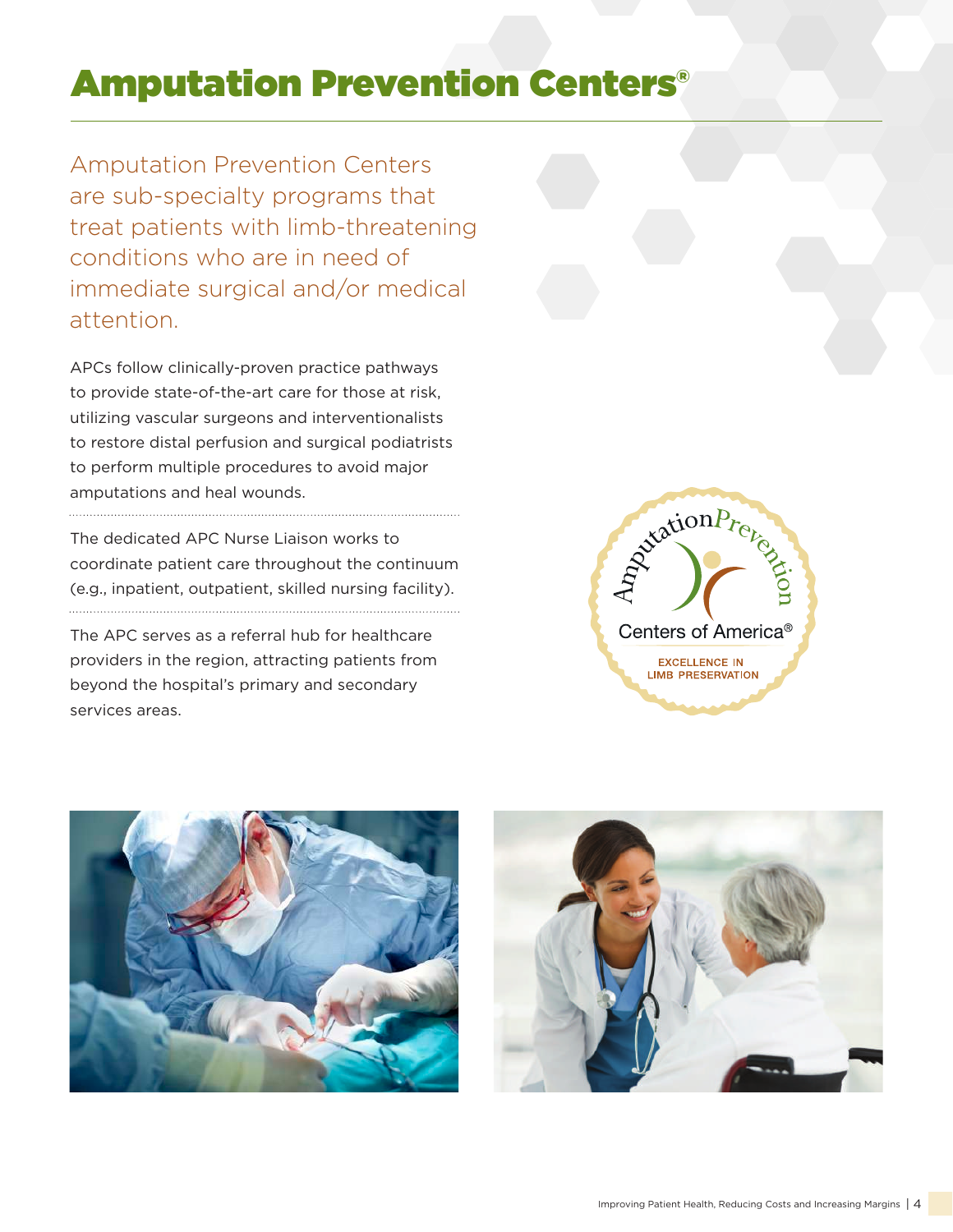# Highly Coordinated Care

Ine patient requiring amputation prevention services is complex and requires coordination of efforts across various healthcare settings, i.e., emergency department, surgical department, inpatient, outpatient, skilled nursing facility and home care. An APC patient typically has multiple admissions to the hospital and multiple surgeries in order to achieve limb salvage. Without coordinated care throughout the continuum, the care plan may be disrupted, resulting in adverse outcomes. As the patient transitions through the various care settings, it is paramount to keep the patient and care plan on track.

The APC Nurse Liaisons have been successful in improving care by tracking patients, ensuring adherence to treatment plans and facilitating safe transitions between healthcare facilities or home. The APC Nurse Liaisons remains in constant contact with the patient and the other providers to ensure ongoing communication coordinated care.

#### The Financial Impact

sing an aggressive surgical, podiatric and endovascular/vascular team, these Amputation Prevention Centers*®* have seen:

- Significant reduction in major amputation rates
- Greater profits from increased inpatient and surgical volume
- Reduced inpatient lengths of stay
- Increased referrals to other hospital service lines (such as cardiology and nephrology)

Amputation is costly to the healthcare system and takes a negative toll on the hospital with an increased length of stay in a complex patient awaiting placement for rehabilitation. In fact, of the common admissions for diabetes-related comorbidities, diabetic foot ulcer and lowerextremity amputation have the longest lengths of stay at 7.7 days and 9.6 days, respectively.<sup>13</sup>

The treatment plan for these patients often includes multiple surgical interventions (i.e., debridement, abscess drainage, vascular reconstruction, foot/tendon reconstruction, skin grafting), inpatient hospital stays and a broad range of consults including cardiology, neurology, nephrology, ophthalmology and/ or endocrinology. An independent accounting firm found that due to the complexity of the patient and increased utilization of services, the incremental downstream revenue from two organized amputation prevention programs (one on the East Coast and one on the West Coast) to be from \$4.9 million to \$7.4 million annually, depending on the geographic location of the program and the resulting wage index affecting the payment. Another study revealed the impact of an integrated diabetic foot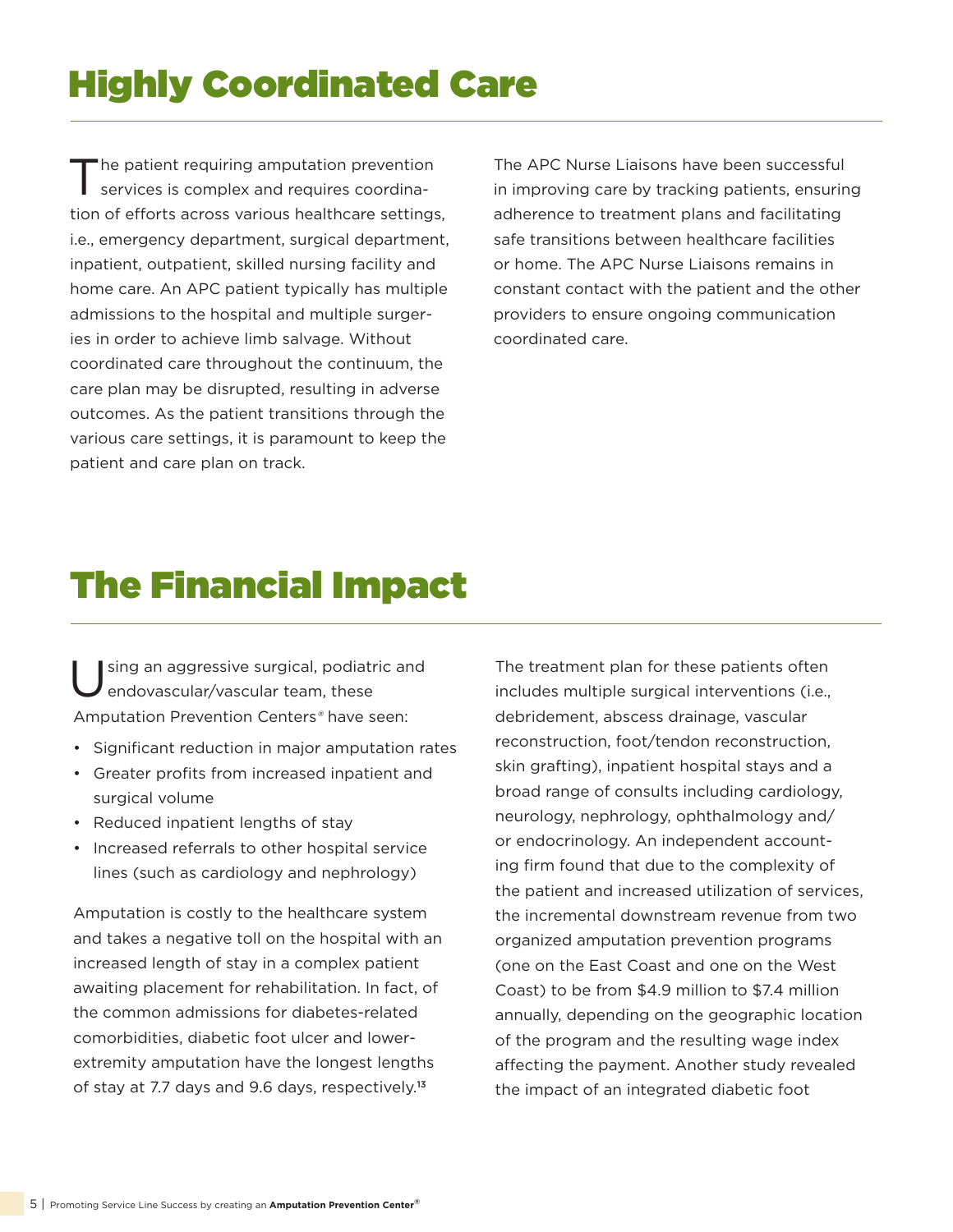surgical service on outcomes and changes in surgical volume and focus. There were 790 (27 percent) surgical procedures related to the treatment of diabetic foot complications in 374 patients (2.1 surgical procedures per patient). Of these, 502 were classified as non-vascular diabetic foot surgery and 288 were vascular interventions. Vascular reconstructions increased 44.1 percent following institution of the team, which achieved a 46 percent decrease in below-the-knee amputations over the two-year period, following implementation of the organized team.<sup>14</sup>

Georgetown University's limb salvage program has been a model for developing this service. Christopher E. Attinger, M.D., Medical Director

states, "Due to the medical complexity of limb salvage patients, the inpatient collections are much higher than those of the outpatient wound center and therefore can serve as justification for the latter's financial viability. More importantly, with the wound center in place, the hospital can provide the local/regional community with a comprehensive service that can effectively treat the most challenging wounds. The success is built on a multidisciplinary team approach, use of evidence-based treatment protocols, efficient clinical structure and a supportive hospital system. The beneficiaries include the patient with a healed wound, the physician with a gratifying practice, the healthcare system with lower costs and the hospital with a steady influx of complex patients.<sup>15</sup>



#### Average Length of Stay

\*Centers for Disease Control and Prevention - United States Hospital Discharge Data Skrepneck GH, Armstrong DG. A diabetic emergency one million feet long: Disparities and burdens of illnesses among diabetic foot ulcer cases within emergency departments in the United States 2006-2010. PLoS ONE 2015;10(8)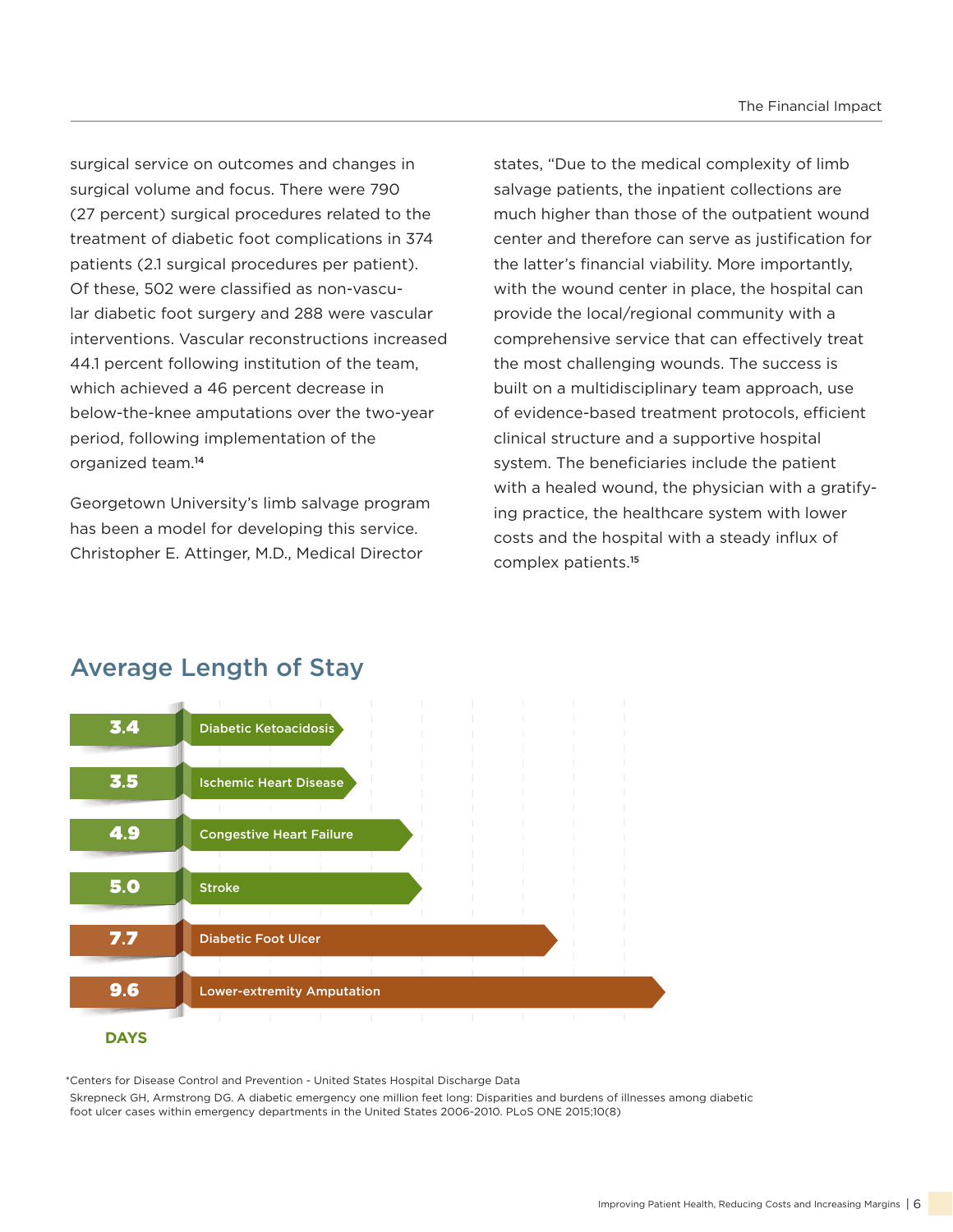# Specialty Service Contracting

An Amputation Prevention Center<sup>®</sup> service line<br>
lends itself to the possibility of specialty-care contracts with payers. The highly specialized approach to limb salvage is similar to a center of excellence for cardiac surgery or orthopedic surgery. Just as these other service lines have gained acceptance by payers as highly specialized and coordinated delivery models, an Amputation Prevention Center® is proving to be a delivery model where payers can proactively refer patients with positive outcomes.

Managed care payers have said that an Amputation Prevention Center® can help decrease the number of non-traumatic lower extremity amputations, which reduces the overall cost of treating patients who would otherwise undergo amputations. The comprehensive, collaborative team approach also helps reduce length of stay and unnecessary hospitalizations and readmissions. The benefits to payers are seen in increased savings, decreased lower extremity amputations and consistently high patient satisfaction.

 $\blacksquare$  Tup to 80% of lower extremity amputations are preventable."

> *— The World Health Organization and International Diabetes Federation*

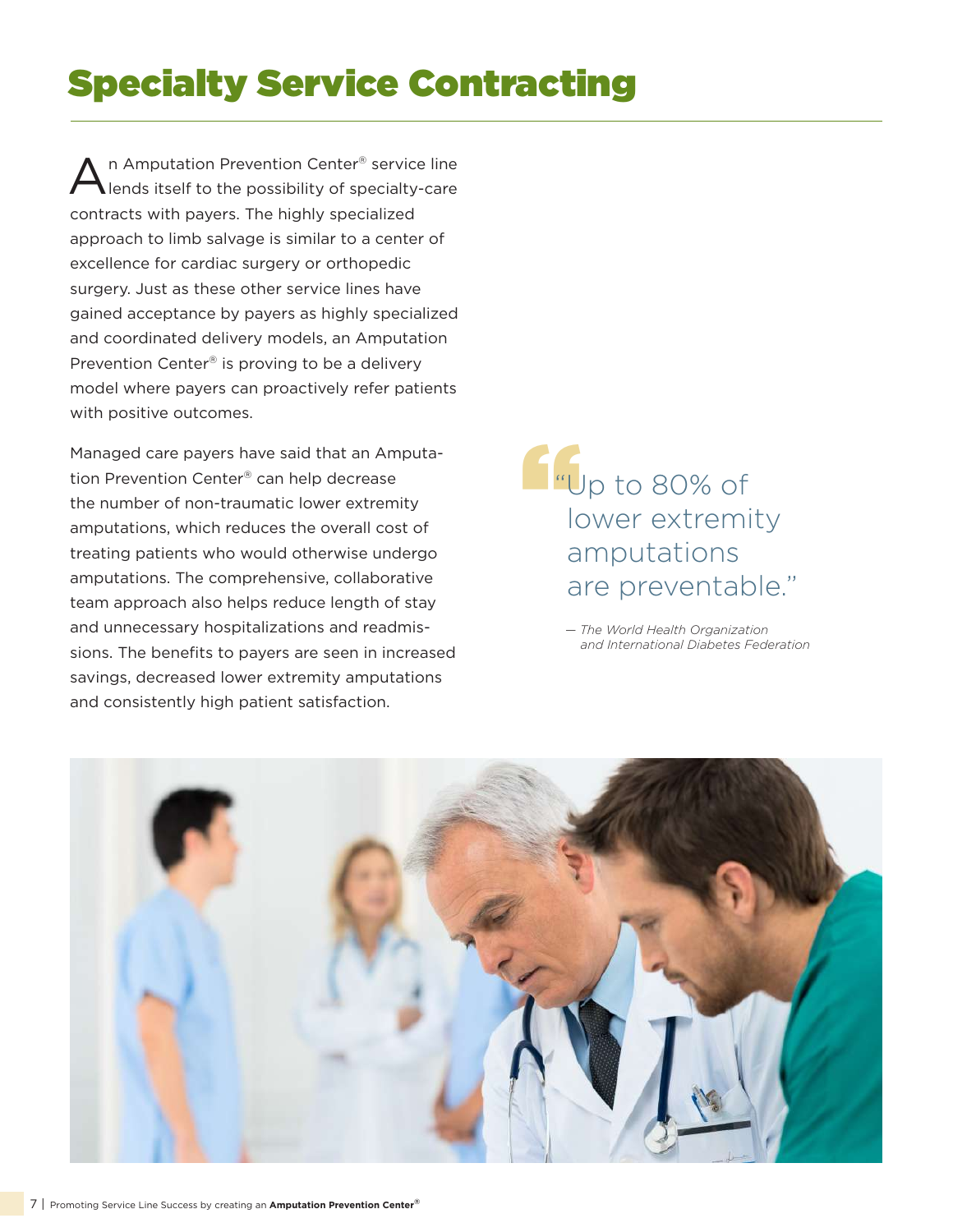#### Clinical Outcomes

Researchers from around the world have<br> **Researchers** foot teams, such as those located in hospital-based limb salvage centers that are structured to treat patients with limb-threatening conditions urgently and aggressively, see significant decreases in major amputation rates.<sup>16</sup>

One author reporting from a U.S.-based hospital found that an organized effort with written pathways and policies reduced amputations by 72. percent over two years.16 Limb-sparing procedures such as toe or transmetatarsal amputation rates rose during the reporting period. The ratio of major limb loss to limb-sparing amputation can be used as a marker of effectiveness in an Amputation Prevention Center®. This is referred to as the "hi-lo amputation ratio" — the number of "major" amputations (below or above-the-knee) vs. the number of "minor" amputations (toe or midfoot). This ratio decreased eight-fold over the study period.<sup>16</sup>

A retrospective analysis of data of all diabetic patients with critical limb ischemia (CLI) presenting to a one-stop multidisciplinary clinic over 2.5 years also showed an impact. In 312 patients, only 4.1 percent required major amputations.<sup>17</sup>

Understanding the pathophysiology, promptly identifying risk factors and using a multidisciplinary team is necessary to achieve optimal outcomes. Prompt recognition, classification and treatment of diabetic foot infection is mandatory to achieve a goal of limb salvage and preserve as much function as possible.<sup>5</sup>

According to the Centers for Medicare and Medicaid Services (CMS), the goal of coordinated care is "to ensure that patients, especially the chronically ill, get the right care at the right time,  $\circ \cdots$ while avoiding unnecessary duplication of services and preventing medical errors, thus improving outcomes and reducing costs." An Amputation Prevention Center® delivers such coordinated care for patients with chronic foot ulcers, as a result of diabetes or other disease, that puts the patient at risk for a major amputation. Since most patients with lower extremity wounds have peripheral vascular disease and other co-morbidities (such as coronary artery disease), it is essential to coordinate care with other specialists.

> 72% **REDUCED AMPUTATIONS**

**APCs ENSURE THAT PATIENTS GET THE RIGHT CARE AT THE RIGHT TIME**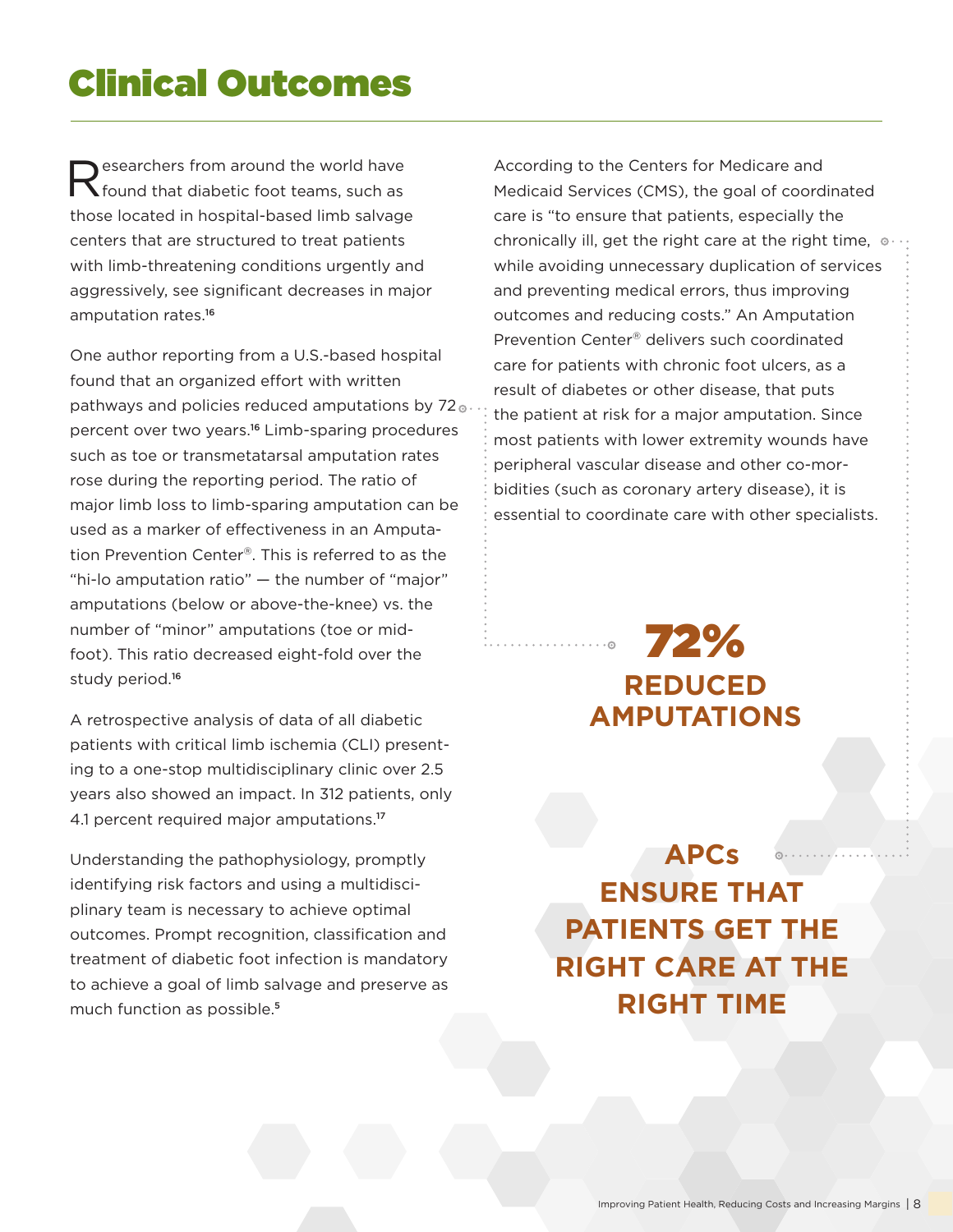#### Summary

mputation Prevention Centers<sup>®</sup> are proven to reduce the number of non-traumatic lower extremity amputations in patients with diabetes. Utilizing a comprehensive team of vascular surgeons, endovascular specialists and surgical podiatrists, Amputation Prevention Centers® provide select hospitals with an opportunity to create a limb salvage team that can intervene and positively affect the healthcare of patients with diabetes who present with limb-threatening conditions — all while helping hospitals reduce costs and improve margins.

The Amputation Prevention Center® ensures that the patient sees the right providers on the first visit, thus establishing a plan of care to achieve the best outcomes. Early intervention has been proven to reduce lengths of stay, reduce major amputations, achieve faster wound healing and increase the patient's length and quality of life.

The Amputation Prevention Center® also serves as a referral hub, attracting patients from the hospital's primary and secondary services areas — and beyond.

### About RestorixHealth®

estorixHealth partners with hospitals and health systems to develop turnkey, targeted and profitable programs that can improve population health, offer a competitive advantage and increase market share. As the second largest wound care management company in the U.S., RestorixHealth continues to grow because of superior customer service and strong clinical and financial outcomes.

For more information about Amputation Preventions Centers of America®, please call

**914.372.3150** or email customsolutions@restorixhealth.com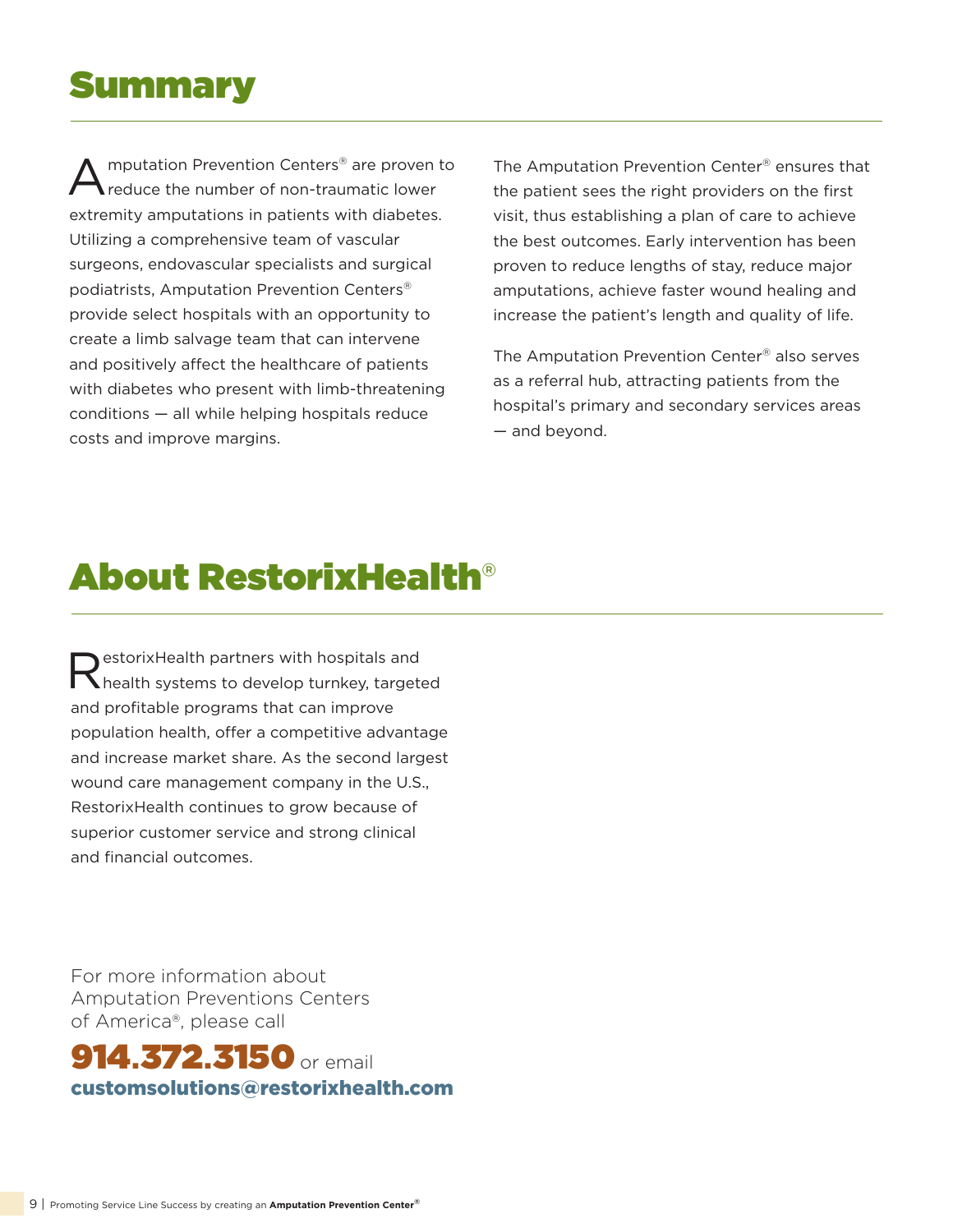#### References

- 1. The discipline of service line management. Accelero Health Partners, 2007.
- 2. Centers for Disease Control and Prevention. Diabetes at a glance. 2016. http://www.cdc.gov/ chronicdisease/resources/publications/aag/ pdf/2016/diabetes-aag.pdf.
- 3. Centers for Disease Control and Prevention. National diabetes statistics report: estimates of diabetes and its burden in the united states, 2014. https://www.cdc.gov/diabetes/pubs/statsreport14/ national-diabetes-report-web.pdf.
- 4. Singh N, Armstrong DG, Lipsky BA. Preventing foot ulcers in patients with diabetes. JAMA 2005:239:217-228 doi: 10/1001/jama293.2.217.
- 5. Hobizal KB, Wukich DK. Diabetic foot infections: current concept review. Diabetic Foot & Ankle. 2012;3:10.3402/Diabet Foot Ankle. 2012;3. doi: 10.2337/dc13-2176. Epub 2013 Nov 1.
- 6. Driver VR, Fabbi M, Lavery LA, Gibbons G. The costs of the diabetic foot: the economic case for the limb salvage team. J Vasc Surg. 2010 Sep;52(3 Suppl):17S-22S. doi: 10.1016/j.jvs.2010.06.003.
- 7. Stockl K, Vanderplas A, Tafesse E, Chang E. Costs of lower-extremity ulcers among patients with diabetes. Diabetes Care 2004;27:2129-2134.
- 8. World Diabetes Day: too many people are losing lower limbs unnecessarily to diabetes. World Health Organization website. Available at: http://www. who.int/mediacentre/news/releases/2005/pr61/en/ index.html. Accessed September 30, 2016.
- 9. Schofield CJ1, Libby G, Brennan GM, et al. Mortality and hospitalization in patients after amputation. Diabetes Care 2006;29:2252-2256.
- 10. Gök Ü, Selek Ö, Selek A, Güdük A, Güner MÇ, et al. Survival evaluation of the patients with diabetic major lower-extremity amputations. Musculoskelet Surg 2016;100:145-148 doi: 10.1007/s12306-016- 0399-y.
- 11. Sanders LJ, Robbins JM, Edmonds ME, et al. History of the team approach to amputation prevention: pioneers and milestones. J Vasc Surg. 2010 Sep;52(3 Suppl):3S-16S. doi: 10.1016/j.jvs.2010.06.002.
- 12. Rogers LC, Andros G; Caporusso J, Harkless LB; Mills JL Sr., Armstrong DG. Toe and flow: essential components and structure of the amputation prevention team. J Vasc Surg. 2010 Sep;52(3 Suppl):23S–27S. doi: 10.1016/j.jvs.2010.06.004.
- 13. Skrepnek GH, Mills JL Sr, Armstrong DG. A diabetic emergency one million feet long: disparities and burdens of illness among diabetic foot ulcer cases within emergency departments in the United States. 2006-2010. PLoS One. 2015 Aug 6;10(8):e0134914. doi: 10.1371/journal.pone.0134914. eCollection 2015.
- 14. Armstrong DG, Bharara M, White M, Lepow B, et al. The impact and outcomes of establishing an integrated interdisciplinary surgical team to care for the diabetic foot. Diabetes Metab Res Rev. 2012 Sep;28(6):514-8. doi: 10.1002/dmrr.2299.
- 15. Attinger CE, Hoang H, Steinberg J, et al. How to make a hospital-based wound center viable: the Georgetown University model. Gynecologic Oncology. Gynecol Oncol. 2008 Nov;111(2 Suppl):S92-7. doi: 10.1016/j.jvs.2010.06.002.
- 16. Rogers LC, Bevilacqua NJ. Organized programs to prevent lower-extremity amputations. J Am Podiatr Med Assoc. 2010 Mar-Apr;100(2):101-4.
- 17. Zayed H, Halawa M, Maillardet L, Sidhu PS, Edmonds M, Rashid H, et al. Improving limb salvage rate in diabetic patients with critical leg ischaemia using a multidisciplinary approach. Int J Clin Pract. 2009 Jun;63(6):855-8. doi: 10.1111/j.1742-1241.2007.01608.x. Epub 2008 Feb 1.